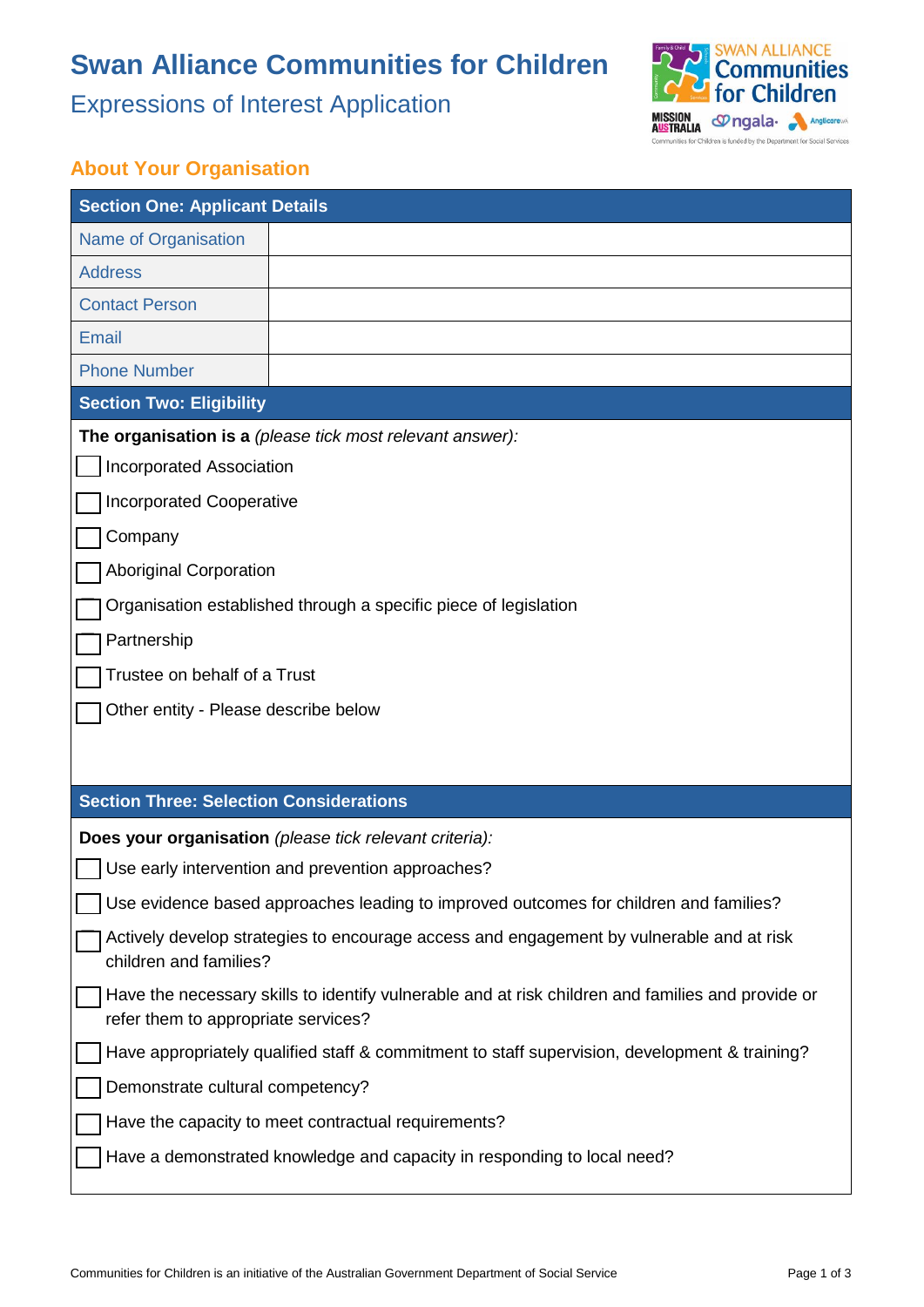## **Swan Alliance Communities for Children**

Expressions of Interest Application



### **About the Proposed Activity**

#### **Section Four: Ability to Meet DSS Objectives**

#### **The proposed Activity meets the DSS objective:**

To create strong child-friendly communities that understand the importance of children and apply this capacity to maximise the health, well-being and early development of young children at the local level.

| capacity to maximise the nearth, well-bellig and early development or young children at the local level.                                                                 |
|--------------------------------------------------------------------------------------------------------------------------------------------------------------------------|
| Yes                                                                                                                                                                      |
| <b>No</b>                                                                                                                                                                |
|                                                                                                                                                                          |
| Section Five: Ability to Meet the Requests of Children in this Region                                                                                                    |
| A. Which of the following statements does your Activity address (tick one or more)?                                                                                      |
| Children want to:                                                                                                                                                        |
| feel safe at home and in their community                                                                                                                                 |
| spend quality time with their parents, caregivers and/or families                                                                                                        |
| spend quality time with their Dads or male role model                                                                                                                    |
| be connected with their culture                                                                                                                                          |
| have clean & tidy community spaces                                                                                                                                       |
| connect with nature and the great outdoors                                                                                                                               |
| participate in recreational activities                                                                                                                                   |
| help others & have a caring community                                                                                                                                    |
| be involved in decisions that impact upon them and their families                                                                                                        |
|                                                                                                                                                                          |
| B. The proposed Activity will involve co-design with children; i.e. children will be involved in<br>the planning, design, implementation and evaluation of the Activity. |
| Yes                                                                                                                                                                      |
| <b>No</b>                                                                                                                                                                |
| <b>Section Six: Geographical Location</b>                                                                                                                                |
| This Activity will operate in the following LGA places:                                                                                                                  |

Altone Place □ □ □ Ballajura Place □ Midland Place Ellenbrook & Bullsbrook Place Swan Valley & Gidgegannup Place

#### **Section Seven: Time line for proposed Activity**

**Please advise the proposed time line for your Activity - up to a maximum period of 4 years.**